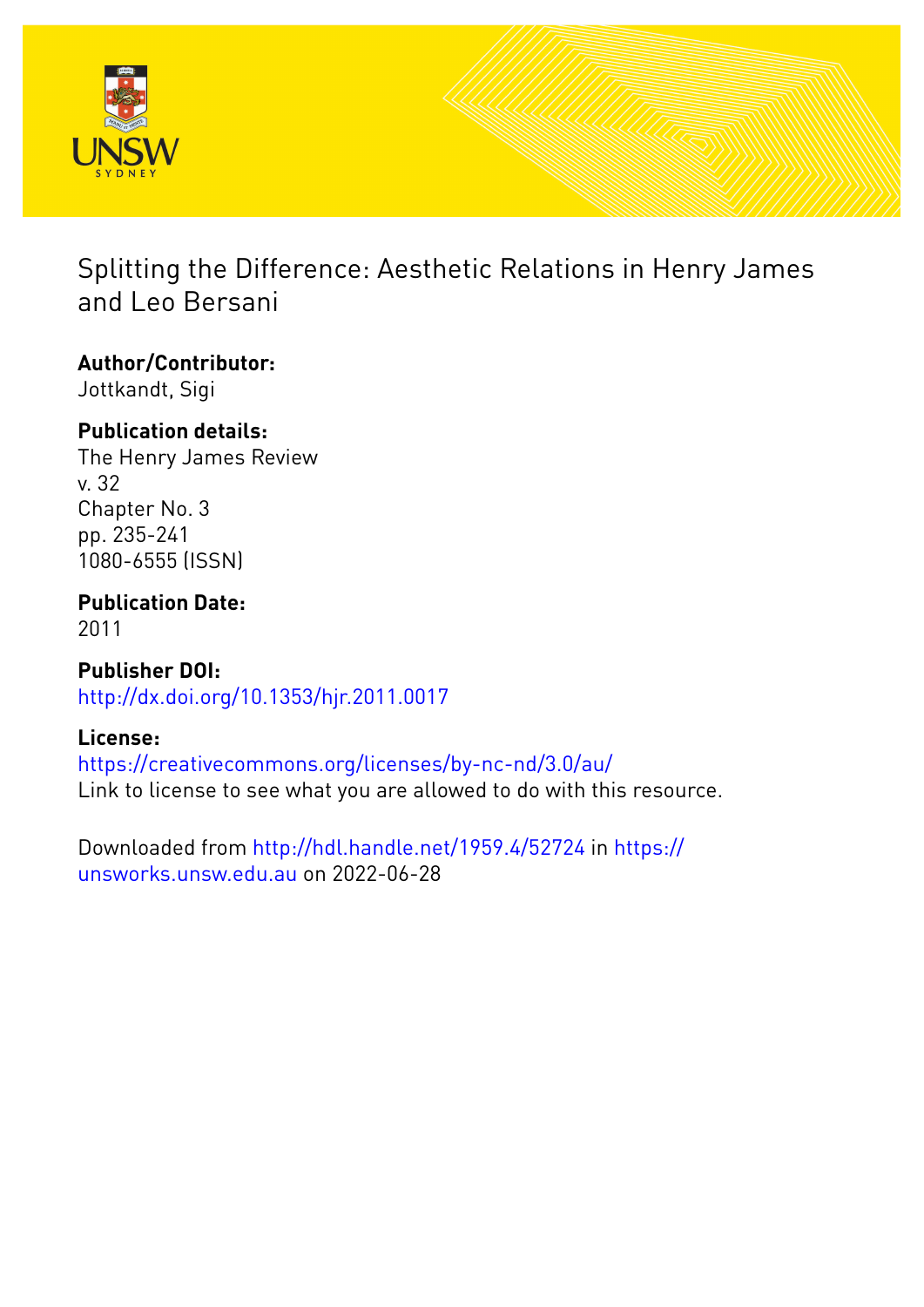#### Postprint

Splitting the Difference: Aesthetic Relations in Henry James and Leo Bersani

Sigi Jottkandt, University of New South Wales

The Henry James Review 32 (2011): 235–241.

A key thread running through Leo Bersani's remarkably diverse oeuvre is his exploration of modes of subjectivity that are capable of forming relations with others and the world in ways that avoid the aggression of the traditional subject/object relation. From his early work on Marcel Proust, Balzac, Baudelaire, Henry James, Samuel Beckett and Sigmund Freud (among others<sup>[1](#page-1-0)</sup>), to his recent collaborations with Ulysse Dutoit on art and film in works such as *Caravaggio's* Secrets (1998) and Forms of Being (2004), Bersani queries the subject's prevailing tendency to violently "transform the world into a reflection of subjectivity".<sup>[2](#page-1-1)</sup> Psychoanalysis, in Bersani's view, has been particularly egregious in this respect. Starting with Freud, and continuing with Melanie Klein and Jacques Lacan, psychoanalysis has traditionally conceived the subject as set irremediably apart from the object, whose intrinsic foreignness necessitates an array of complex defensive psychic strategies. Klein's monstrous conception of the "bad object" is perhaps only the most graphic instance of this prevailing psychoanalytic tendency to regard the ego as in a relation of "radical hostility to the external world."[3](#page-1-2)

It is in the field of visibility that Bersani seeks his alternate conception of relation. In his essay, "Psychoanalysis and the Aesthetic Subject", Bersani invites us to consider how certain similarities or "correspondences" between the forms of

<span id="page-1-3"></span><span id="page-1-0"></span>Marcel Proust: The Fictions of Life and of Art (London: Oxford UP, 1965), Balzac to Beckett (New York: Oxford UP, 1970), A Future for Astyanax (1969), Baudelaire and Freud (Berkeley: U of California P, 1979), The Culture of Redemption (Cambridge, Mass.: Harvard UP, 1990), Homos (Cambridge, Mass.: Harvard UP, 1995), The Death of Stéphane Mallarmé (Cambridge: Cambridge UP, 1981).

<span id="page-1-1"></span>Leo Bersani, "Psychoanalysis and the Aesthetic Subject," Critical Inquiry 32 (2006): 162. Hereafter cited in the text as Aesthetic Subject.

<span id="page-1-2"></span>Leo Bersani, The Freudian Body: Psychoanalysis and Art (New York: Columbia UP, 1986) 87.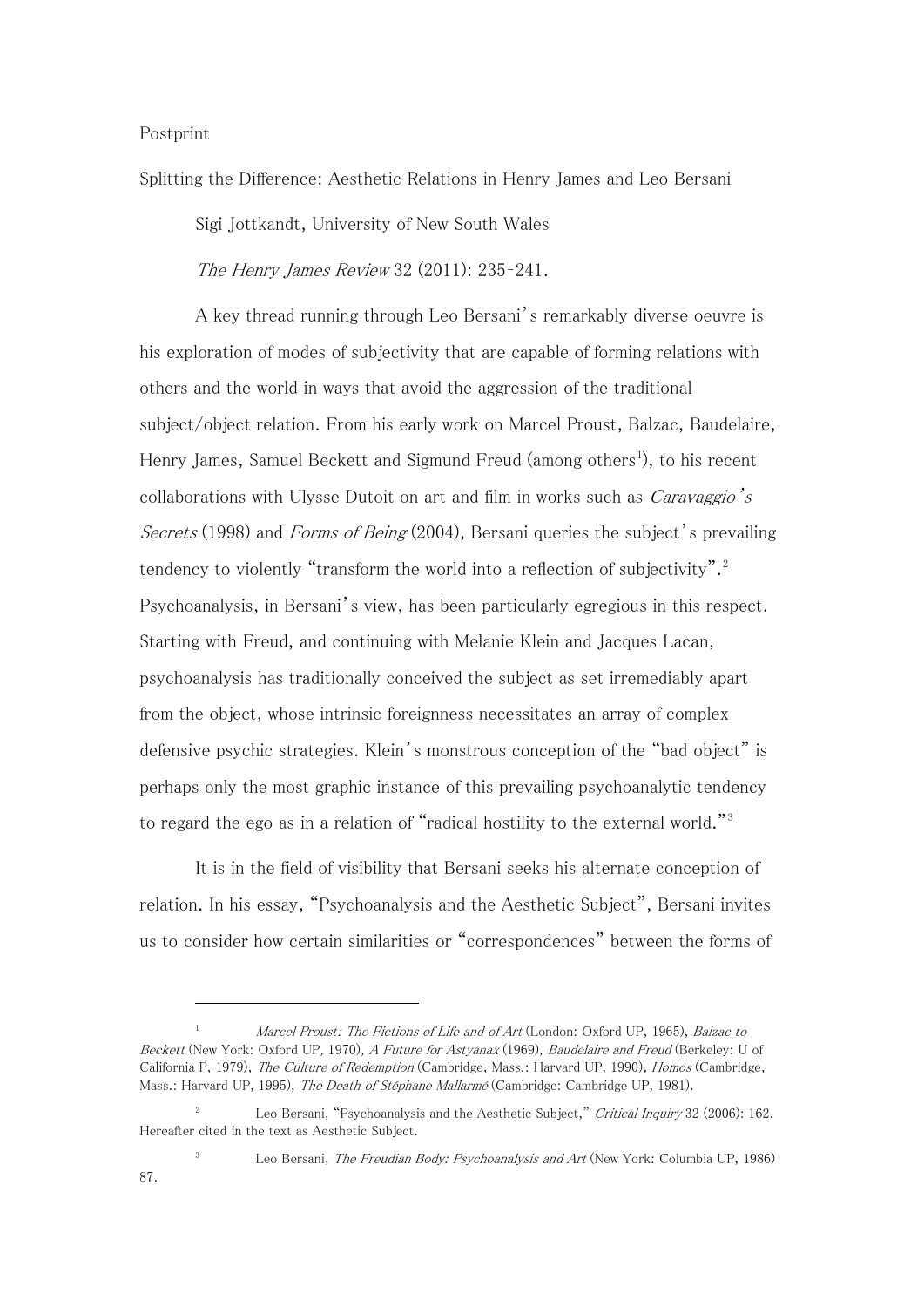objects (and subjects) of the world might lead to a conception of a "universal relationality" that frees us both from the "antagonistic dualism between human consciousness and the world it inhabits and the anthropomorphic appropriation of that world" ("Aesthetic Subject," 161). Precisely what Bersani has in mind with his idea of formal correspondences requires further elaboration but it comes down to a politically and morally revised conception of likeness that he offers as an alternative to the aggressive subject/object relation. In Homos, for example, Bersani invites us to consider how André Gide's *The Immoralist* reveals the extent to which "our bodily being 'touches' multiple other surfaces to which it is drawn, not necessarily by desire but perhaps primordially by formal affinities that diagram our extensions."[4](#page-1-3) In Bersani's hands, Caravaggio's paintings, certain works of contemporary film and the masterpieces of High Modernism become vehicles for intriguing discoveries of how identities of shape, texture, color and volume come to exert strange attractions upon one another. Drawn together by purely *formal* isomorphisms (or "correspondences"), such shapes, textures, colors and volumes occupy space in ways that he maintains are fundamentally ontologically different from the dual relation of subject and object.

On an initial impulse, one might regard such "correspondences" as embodying the symbolic blueprints for a new mode of being that (potentially) follows from the bodily ego's self-shattering during the experience of jouissance (whose dimensions Bersani has explored at some length<sup>[5](#page-2-0)</sup>). It is as if, in art's "ontological laboratory" $6 6 -$  which describes both certain kinds of aesthetic practices and a revised understanding of the psychoanalytic notion of fantasy Bersani develops in "Psychoanalysis and the Aesthetic Subject"<sup>[7](#page-2-2)</sup> – segments of what had formerly

<sup>&</sup>lt;sup>4</sup> Bersani, "The Gay Outlaw," *Homos* (Cambridge, Mass.: Harvard University Press, 1995) 121.

<span id="page-2-0"></span><sup>5</sup> See, for example, his essay, "Is the Rectum a Grave" in the book of that title (Chicago: University of Chicago Press, 2009).

<sup>&</sup>lt;sup>6</sup> Bersani, and Dutoit, *Caravaggio's Secrets* (Cambridge, Mass.: MIT, 1998) 63.

<span id="page-2-3"></span><span id="page-2-2"></span><span id="page-2-1"></span><sup>7</sup> This is developed most fully in Bersani's essay, "Psychoanalysis and the Aesthetic Subject." In it, he writes, " $[\cdots]$  if fantasy is a major site of our connectedness to the world, it is not an act that touches or changes the world. It represents the terms in which the world inheres in the fantasizing subject,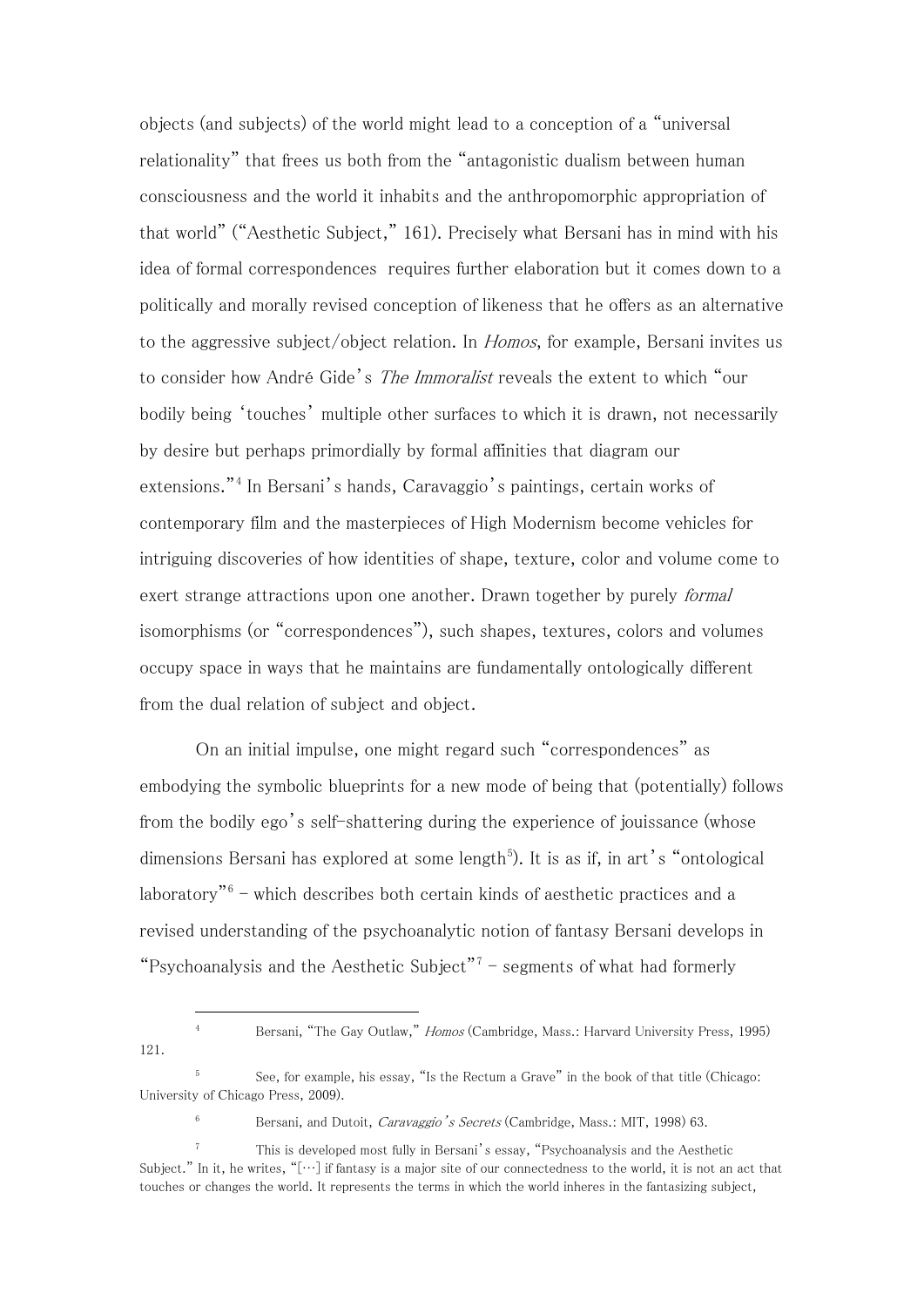comprised the subject begin to regroup and, along with other bits of the shattered world, form a unity of being organized according to laws other than those prescribing the division of self and other. The world or "whole" thus constituted sees the ancient dualism of subject and object displaced, superceded by a distorted, flattened, homogenous manifold in which the firm distinctions between human and nonhuman, subject and object, merge and ultimately become obsolete. However, Bersani's use of terms such as "diagram" and "extension" also gives us the clue as to how to understand the transformations of our representational space at play here. It is a topological space Bersani appears to be proposing  $-$  one whose deformations of our habitual representational field are effected not through the creation of new cuts and divisions, but by way of topology's perspectival shift that enables us to see previously undisclosed continuities and correspondences across what looked, from another perspective, to be independent and separated objects.

Insofar as it refashions our approach to objects topologically, then, Bersani indicates that art and certain other kinds of aesthetic and intimate experiences, free us to experience the dimension of virtuality. Virtuality, for the critic, forms the "unthinkable, intrinsically unrealizable reserve of human being" through which "we connect to the world" ("Aesthetic Subject," 169). Interestingly, it is to Impressionism (among others) that Bersani looks as an instance of an artistic practice capable of reconnecting us with our virtual reserve. In the previously mentioned essay on Gide, Bersani takes time out from his consideration of the character of Michel to quote John Berger approvingly on how Renoir's scenes with naked women exhibit signs of this other mode of being in the world: "Within the dappled skins," Berger writes, "'there is nobody': the trees, rocks, hills and sea beyond the bodies 'prolong and extend the same paradise'" (*Homos*, 120). Bersani glosses this as Renoir's realization of "a potentially universal visibility" (Homos, 120) from which all pressure of desire has been emptied and with it, the formerly "politically unfixable antagonism between itself and the object" in which the subject

terms that can change as our position in the world changes." Aesthetic Subject, 170.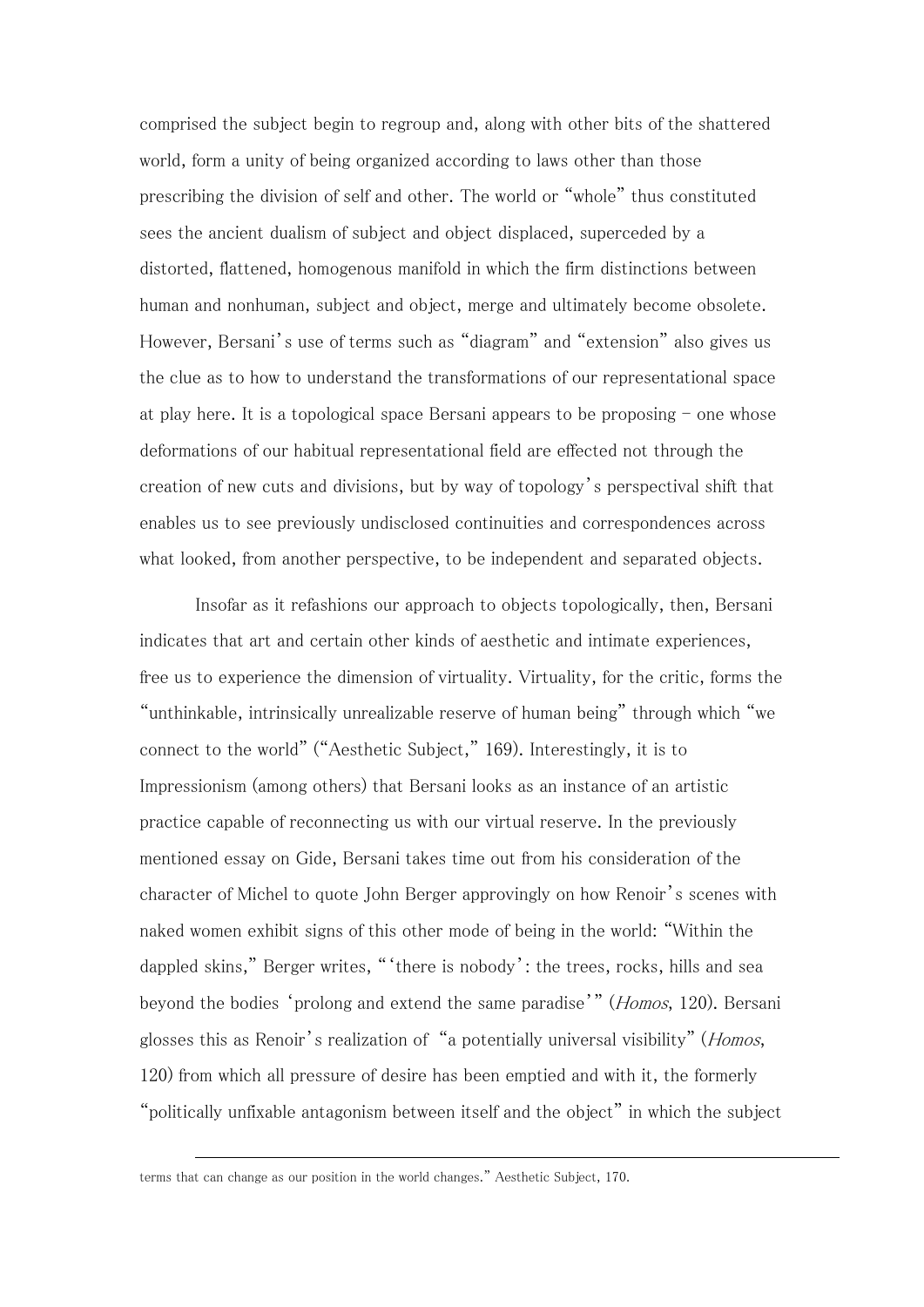has traditionally been immobilized (*Homos*, 124).

In what follows, I would like to explore Bersani's conception of noncoercive relationality through a consideration of Henry James's short story, "Flickerbridge".<sup>[8](#page-2-3)</sup> First published in *Scribner's Magazine* in 1902, "Flickerbridge" is one of a series of James tales that explicitly takes up the problem of representation and the ethical dilemmas it introduces vis-à-vis its object. Pitting the literary and visual arts against one another in a mock-heroic ethical battle, James's tale offers fruitful ground for exploring how different artforms, and their accompanying styles, might figure a non-desiring relation to the world differently - a question of no small interest to Bersani himself.<sup>[9](#page-4-0)</sup> In a manner particularly germane to this discussion, James invites us to consider the ethical responsibility that inheres between the artist and the object of his or her representational practice.

As is true of several of the tales in this group, which include "The Real Thing" (1892), "The Real Right Thing" (1899), "The Special Type" (1900) and "The Papers" (1903), in "Flickerbridge" James anchors the narrative around the prospective dangers represented by that hungry beast, the "cannibal" of publicity. Frank Granger, a promising young American painter, finds himself unexpectedly in possession of a great marvel. Invited to the old stately home, Flickerbridge, to recover from an illness contracted on an assignment in England, Granger becomes captivated by "one of the sweetest, fairest, coolest impressions of his life" (721). The creature in question is his fiancee's long-lost elderly cousin and namesake, Miss Adelaide Wenham. Miss Wenham, we quickly learn, belongs to the estranged British side of his betrothed's family, whose existence has only recently come to Addie's (Frank's fiancée's) knowledge.

A prolific up-and-coming short story writer, Addie is a contributor to a "prominent Boston paper" and other "public sheets" that serve as the organs for

<span id="page-4-1"></span><span id="page-4-0"></span><sup>8</sup> Henry James, "Flickerbridge," in Henry James: Collected Stories, sel. and intro. John Bayley (New York: Knopf, 1999).

See "Aesthetic Subject", 164.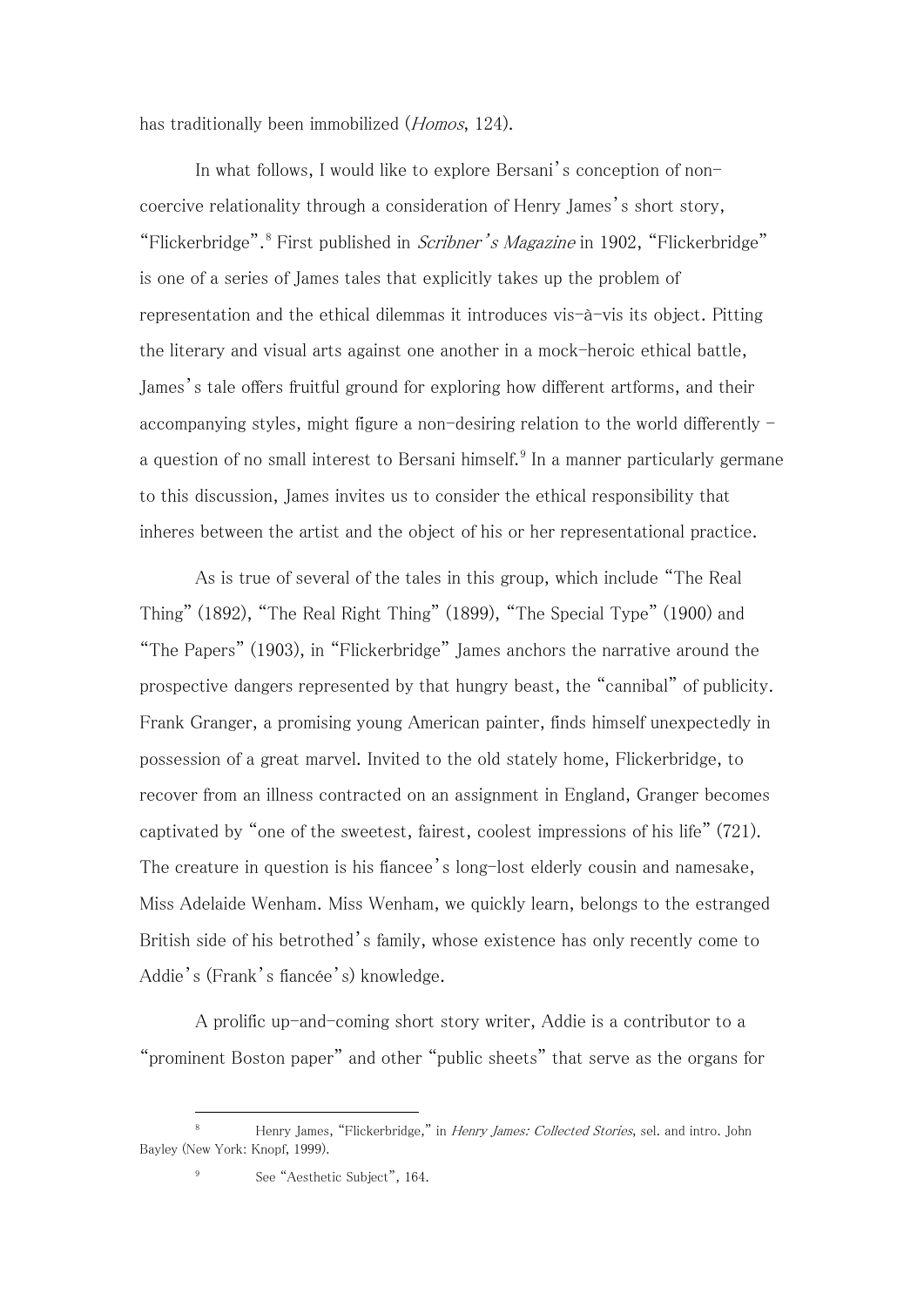her descriptive pieces (716). Having being sent to Flickerbridge as her "deputy," Granger develops a growing fear that by meeting Miss Wenham, Addie will unwittingly "ruin" her cousin by inevitably "raving" about her existence to the world. Although Frank is confident that Addie will share his unique appreciation for the "queer", the "rare", the "*impayable*" (721), he fears she won't partake in his delicate scruples. And if Addie were to write about their extraordinary find  $-$  as she certainly would - the hordes would flock to Flickerbridge, as Frank rather extravagantly warns Miss Wenham:

She'll rave about you. She'll write about you. You're Niagara before the first white traveller [...].You'll be too weird for words, but the words will nevertheless come. You'll be too exactly the real thing [...] and all Addie's friends and all Addie's editors and contributors and readers will cross the Atlantic and flock to Flickerbridge, so, unanimously, vociferously to leave you. You'll be in the magazines with illustrations; you'll be in the papers with headings; you'll be everywhere with everything. (James, 730)

To avoid this fate, Frank resolves to try to keep Miss Wenham and Flickerbridge to himself. The temptation to try to conserve her in her original state is simply too great:

He would close the door on his impression, treat it as a private museum. He would see that he could lounge and linger there, live with wonderful things there, lie up there to rest and refit. For himself he was sure that after a little he should be able to paint there – do things in a key he had never thought of before. (729)

As James hints in this passage, Frank's encounter with Miss Wenham is nothing less than the discovery of a radically new "style". Previously steeped in the "the newest impressionism", in whose "vagueness", "dim light" and "inscrut[ability]" (715) (for which his and Addie's own obscurely articulated relation is perhaps the most profound symptom), Granger marvels at the sudden clarity of the image before him: "He had been floated by the strangest of chances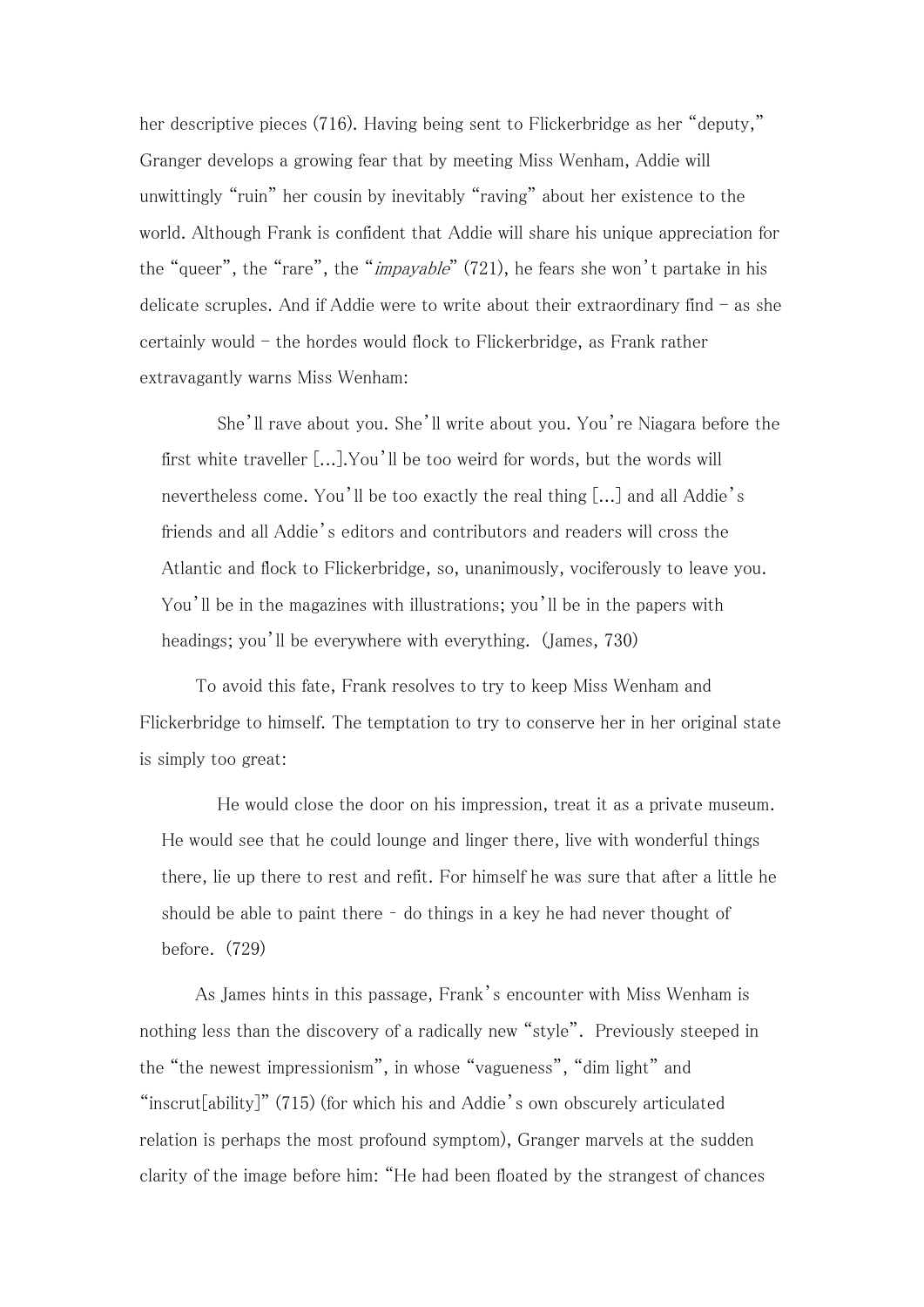out of the rushing stream into a clear still backwater – a deep and quiet pool in which objects were sharply mirrored" (722). Miss Wenham herself strikes him as the most perfectly executed signpost transporting him to an earlier time: "Her opinions were like dried roseleaves; her attitudes like British sculpture; her voice was what he imagined of the possible tone of the old gilded, silver-stringed harp in one of the corners of the drawing-room" (728). The rooms at Flickerbridge exude the fragrance of the old days "as rare as some fine old print with the best bits down in the corners. Old books and old pictures, allusions remembered and aspects conjected, reappeared to him" (723). Above all, "[t]he image before him was so rounded and stamped. It expressed with pure perfection, it exhausted its character" (722). As Frank tells the bewildered inhabitant of Flickerbridge, "You fit your frame with a perfection only equalled by the perfection with which your frame fits you" (726).

Strikingly, in the passage I've been discussing, Granger's aesthetic education unfolds in exact inverse to Bersani and Dutoit's narrative of growing depersonalization and collapsing of boundaries. In fact, the deepening focus and exquisite definition of "type" that Granger discovers in Flickerbridge calls more immediately to mind a certain *realist* style, reminiscent of the earlier Dutch painters and their finely drawn still lifes. Thus Flickerbridge, in Granger's perception, hovers before him in the fullness of its pellucid outline and delicate detail: "Oh, it was there," James has Frank silently muse, "if that was all one wanted of a thing! It was so 'there' that  $[\cdots]$  he had held his breath for fear of breaking the spell" (721). With his new appreciation of realism, moreover, Frank acquires new artistic scruples:

To look at it too hard was positively to make it conscious, and to make it conscious was positively to wake it up. Its only safety, of a truth, was to be left still to sleep – to sleep in its large, fair chambers, and under its high, clean canopies. (724)

The question is why being seen should pose such a threat to Miss Wenham?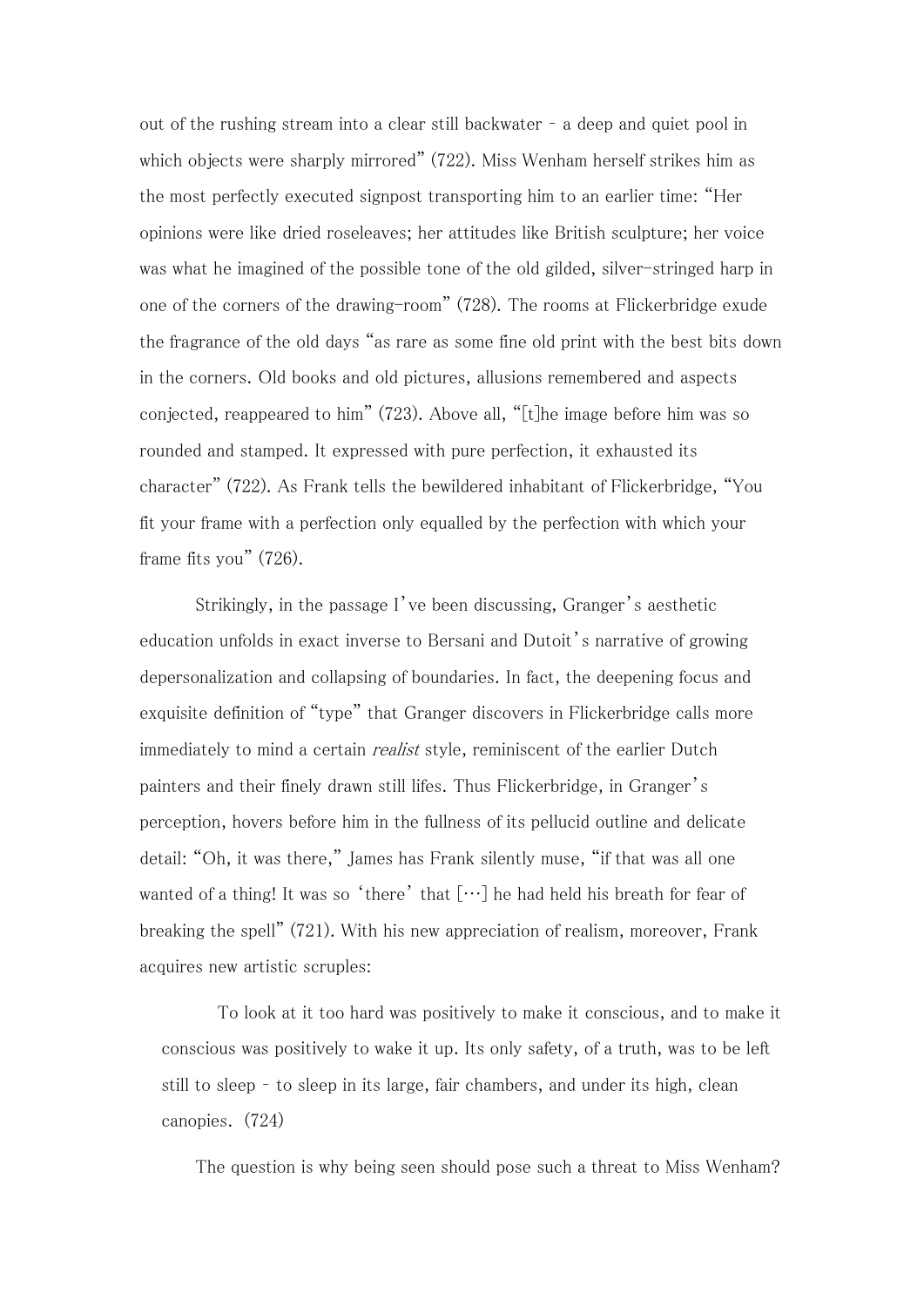For Frank, what is at stake is nothing less than Flickerbridge's integrity as an object. Simply by becoming visible – or, at least, visible in a certain kind of way – Flickerbridge is in danger of losing its singular being. As James puts it dryly, "the process of reproduction, as we say, costs" (723). From this perspective, Frank's extravagant fears for Miss Wenham's safety recall nothing so much as the overly scrupulous Kantian who refuses even to apprehend objects because he believes that by transforming them through perception into phenomena, their noumenal selves are in ontological danger. It is far better, ethically, to leave them alone, as Frank explains. "I should next find you simply brought to self-consciousness. You'll be exactly what you are, I charitably admit - nothing more or less, nothing different. But you'll be it all in a different way" (733).

Here James's motif of the mortal danger represented by publicity assumes a more ontological register than in many of his tales around this theme. For as it transpires, the threat represented by Addie and her raving ilk is simply the extreme end of a continuum of a malignant shift into visibility that begins irretrievably with Frank's own vision of Miss Wenham. What interests is how this circumscribing shift into the visible defines what Bersani calls the "psychoanalytic gesture" par excellence. In this gesture, through which the subject separates itself from the external world, the object acquires a mysterious hue. Divided from the subject by the "realist" cut psychoanalysis calls the signifier, the object finds itself elevated to a mysterious signifier that can henceforth be approached only as something for the subject to appropriate (through desire), assimilate (through sublimation or "knowledge") – or, as in Frank's case, fled from.

As we saw, Bersani's notion of formal correspondences aims to undo the dualism introduced by the representational act  $-$  and its concomitant ethical dilemma which Frank feels so acutely  $-$  by redrawing the subject/object relation in a topological manner. In his discussion of Pierre Michon's L'origine du monde in "Psychoanalysis and the Aesthetic Subject," Bersani formulates the narrator's relation to the world in terms of a Möbius strip-like "looping movement" wherein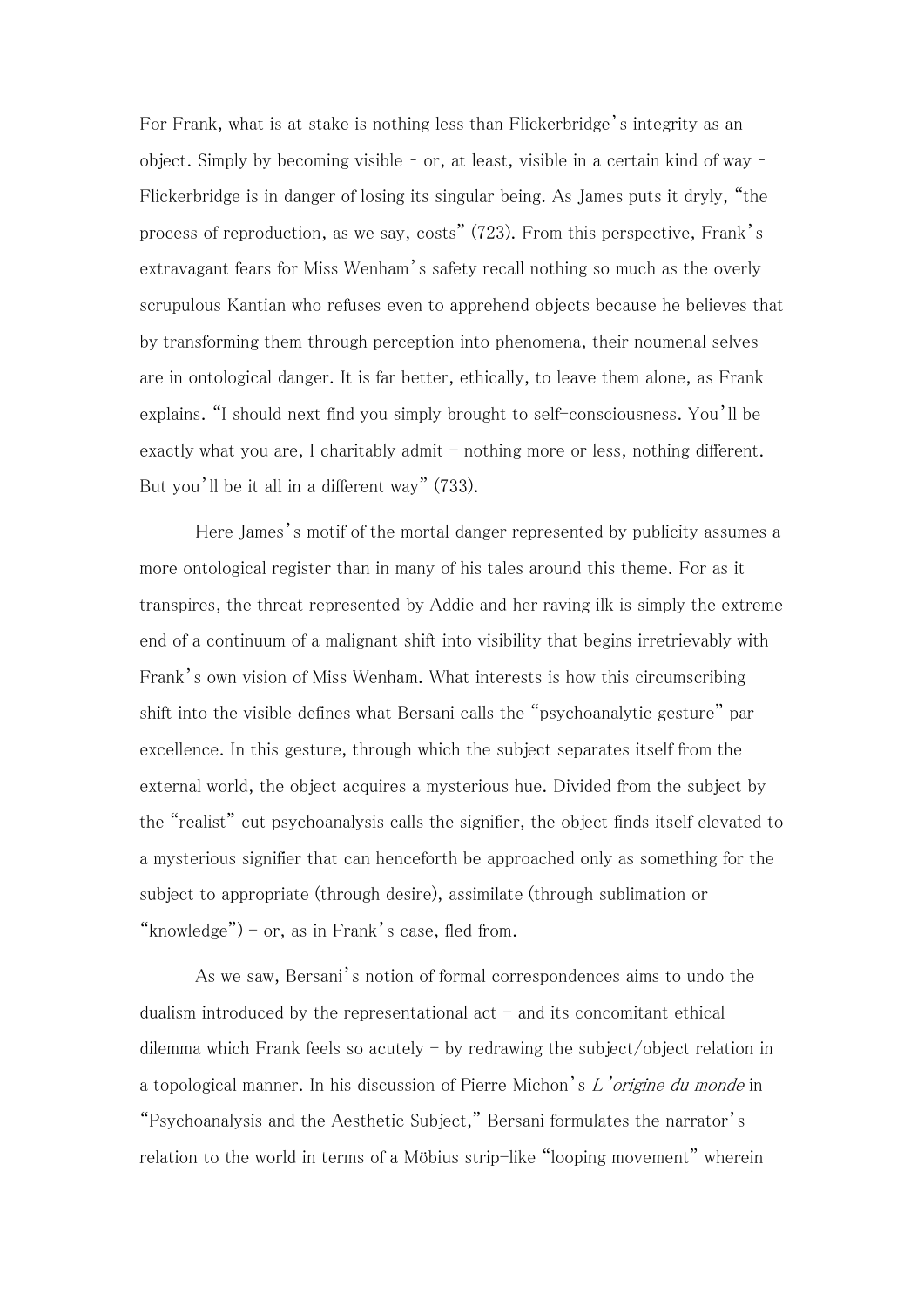the world finds itself in the subject who reciprocally finds itself in the world. "There is neither a subject-object dualism nor a fusion of the subject and object", he writes (Aesthetic Subject, 168-9). "What the world finds in the subject (in addition to physical correspondences) is a certain activity of consciousness, which partially reinvents the world as it repeats it" (169).

My question is whether there might be a way of rethinking the "psychoanalytic gesture" in a way that doesn't automatically throw us back into the ancient dualism Bersani and Frank both deplore? My suggestion is that in "Flickerbridge," James offers us a representational model that delivers a similarly "looping movement" between the subject and the world as Bersani detects in Michon, but this is accomplished by way of the very ("realist") division that caused the original separation. To understand this, we must recall how in the Lacanian narrative of the 'primordial cut' by which the subject assumes a representational (i.e. linguistic) identity, an alienation of the subject within itself takes place that is isomorphic to the alienation of the subject in the world. For once having assumed representational form in the shape of a name or the linguistic shifter "I", the subject is thought to be cut off from its being, which comes to circulate in the outside world in the form of an object, but an object of a strange and uncanny kind. This object is what Lacan calls the object (a), a fascinating, glittering object that forever hovers tantalizingly out of our reach. As linguistic subjects, we deputize ourselves, as it were, to the signifier, while our "real" being slips away into the now objectively constituted world, to hang there as an alluring testament to our divided state.

<span id="page-8-0"></span>With this in mind, let us return to an important aspect of James's tale that cannot have escaped the reader: the peculiarity of James's decision to have both of the important women in Frank's world bear the same name. Given James's wellknown interest in and careful selection of his characters' names, this choice cannot help but strike one as singular.<sup>[10](#page-4-1)</sup> On a first reading, this doubling of the two

<sup>&</sup>lt;sup>10</sup> Millicent Bell, "Henry James: The Man Who Lived", *The Massachusetts Review* 14, 2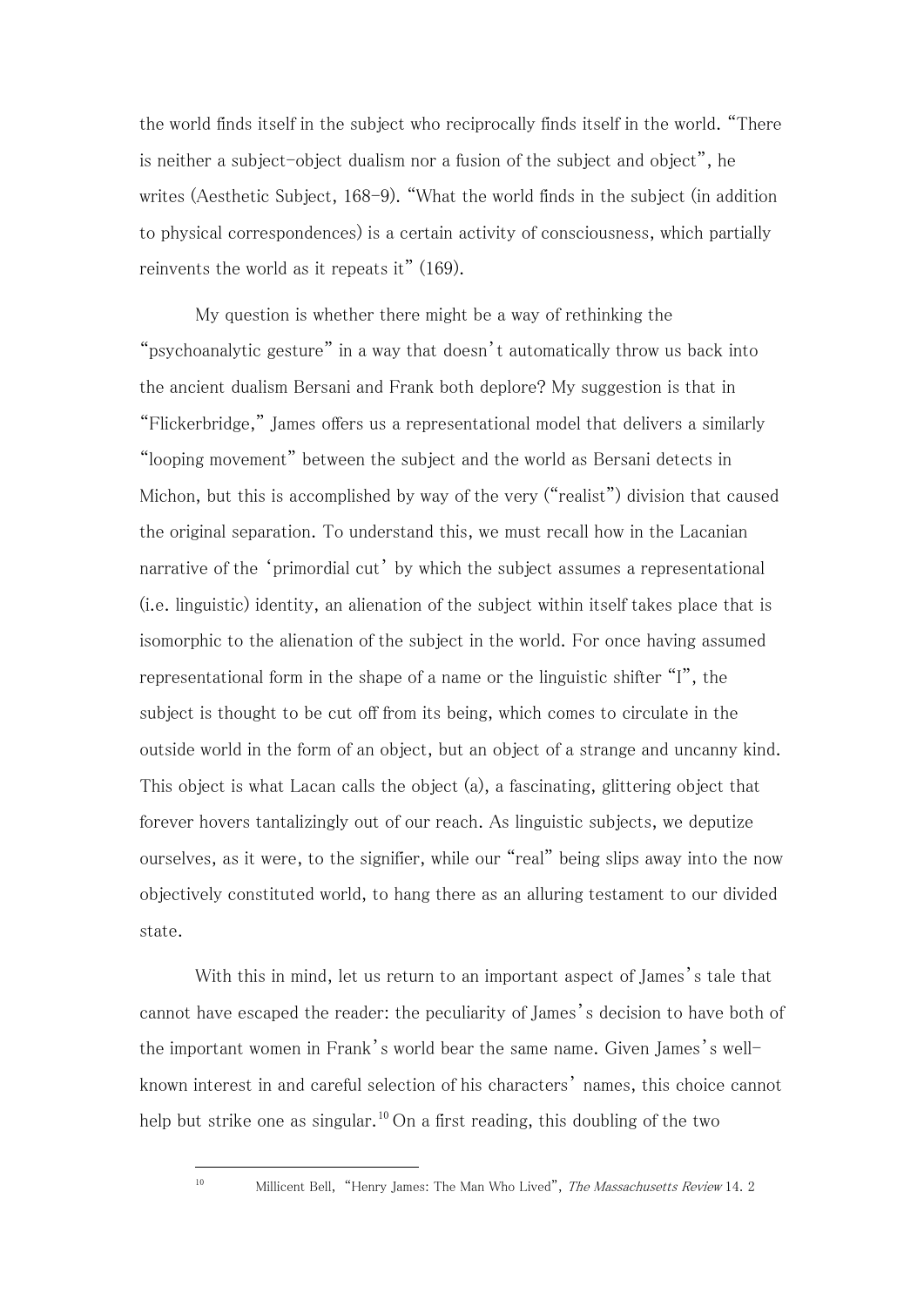women's names might be thought to draw attention with a pleasing symmetry to the two choices confronting a subject in its encounter with the object: on the one hand, the choice to approach it through the desiring relation  $-$  with all the connotations of appropriation and violence that this relation entails (presented vividly in James in the exaggerated and exhorbitant fears that Frank projects onto Addie). Or we can approach it through an aesthetic relation, conceived as a mode of seeing and being that is more sensitive to the dangers that any form of representing it (which apparently includes simply viewing it) may bring to the object.

But I think that to endorse this second option is to fail to do justice to the sheer oddness of Frank's 'aesthetic' relation with Miss Wenham. Taken straight, Frank's behavior towards Miss Wenham strikes us (not to mention her) as immensely bizarre, an outlandish parody of representational scruples that James, in a playful moment, is satirizing. For it is, furthermore, by no means implied at the end of the tale that Frank's renunciation of both Miss Wenhams might be in any sense an ethically satisfactory outcome. The problem with this reading, I believe, lies in its mistaking Frank for the subject of the tale, whereas his actual position is more fruitfully understood another way. Recall how Frank's role in this tale is as the representative of Addie, whose task  $-$  to reconnect her with her long-lost  $relation - he$  signally fails to accomplish. However, there is a sense in which Frank succeeds all too well if we understand his mission from a psychoanalytic perspective, as the task of the signifier to represent a subject for another signifier. As a "deputy" for Adelaide Wenham, Frank's goal is not his stated one, that is, of joining the two divided halves of the subject: the literary or "linguistic" Adelaide Wenham with her objective correlative in the glittering form of a past unity of being, Flickerbridge. In fact, his task is the opposite: to maintain these two halves of the subject in a state of permanent separation. In Lacanian terms, we could say that, as a signifier, Frank's mission is to create the perceptual frame through which

 $\overline{a}$ (Spring, 1973) 391-414.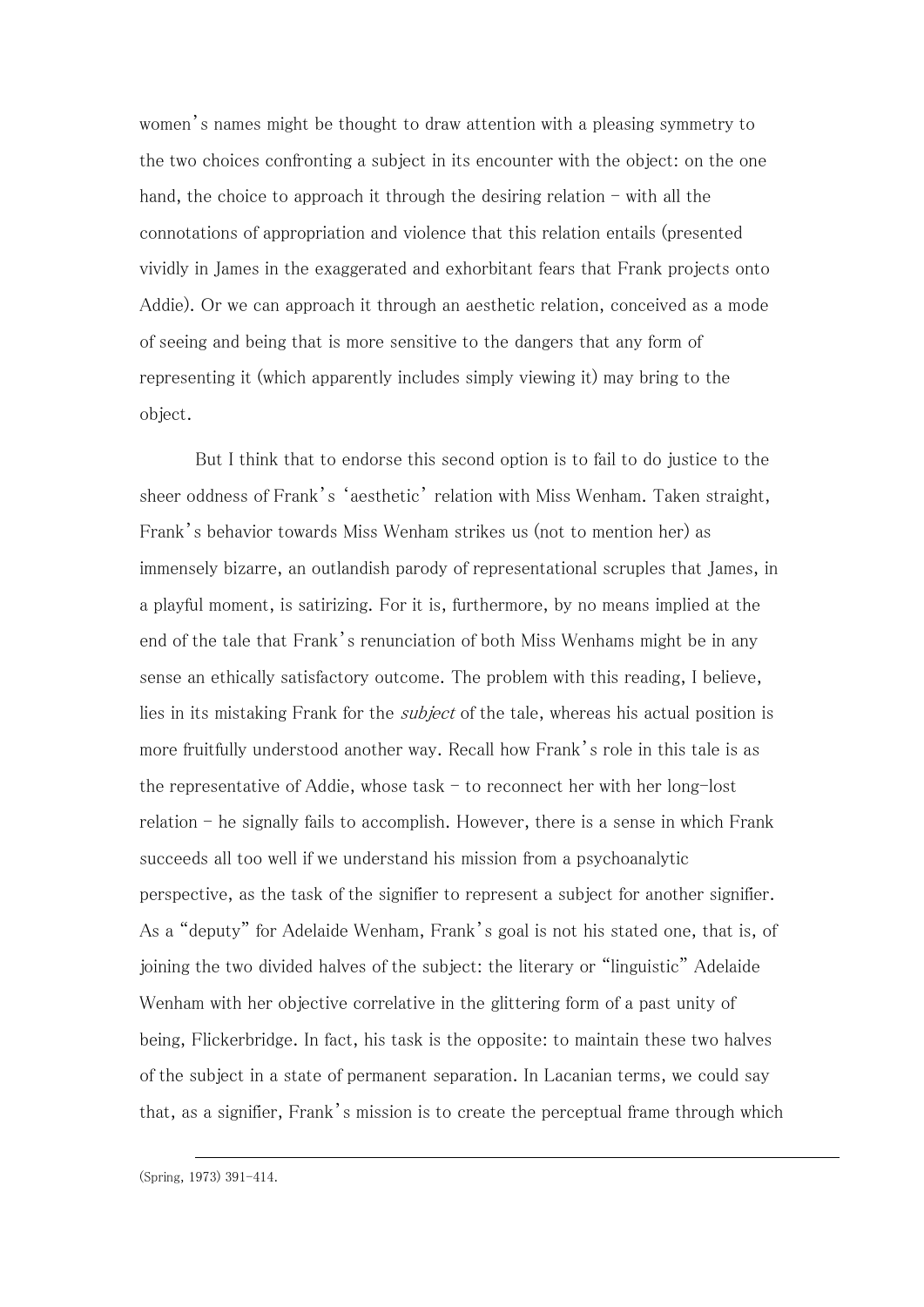the object (a)  $-$  "Flickerbridge" – may be viewed by the divided subject. But his success in doing so depends upon the signifier's ability to sustain the gap separating the two worlds, that is, to maintain the representational fiction that there is some "real thing" - some previous unity of being - out there in the objectively constituted world, that might be recovered given the right circumstances, or right approach or, indeed, right mode of representing it. This necessary gap between the two worlds  $-$  a gap which is, furthermore, produced by the originating split in the subject, rather than its cause  $-$  bestows our representational (or, in Lacanian terms, "symbolic") field with its illusion of perspective and depth, enabling the subject to "see" itself in the object world. To the extent that it provides the original coordinates for the subject, it is the signifier that delivers the sense of space to the objective world, enabling the subject to orientate itself within it. All space, in this sense, is fantasmatic, a flickering bridge forged by the signifying cut that, "in a singular story of a sharp split" (718), first divided the subject from its being.

Understood in this way, the traditional conception of the subject as something inherently opposed to the object begins to unravel. For in the Lacanian narrative, both the subject and the object *share the same split*: the cut that divides the subject from itself is the very same as that which divides the subject from the object world. In James, in other words, we find a looping movement isomorphous to that which Bersani discovers in Michon but in James's case, what the subject and world share in common is a mutual diremption, rather than mutual form or corresponding shape. Their "correspondence", that is, is a corresponding split or division.

Could we not say that here James effects a further turn of Bersani's screw, revealing the obverse side of the critic's intervention? Bersani's supreme insight is to perform the topological perspectival shift that enables us to perceive identities across what previously appeared to be separate objects. In "Flickerbridge", James exposes the logical structure of that perspectival shift: when cut twice down the